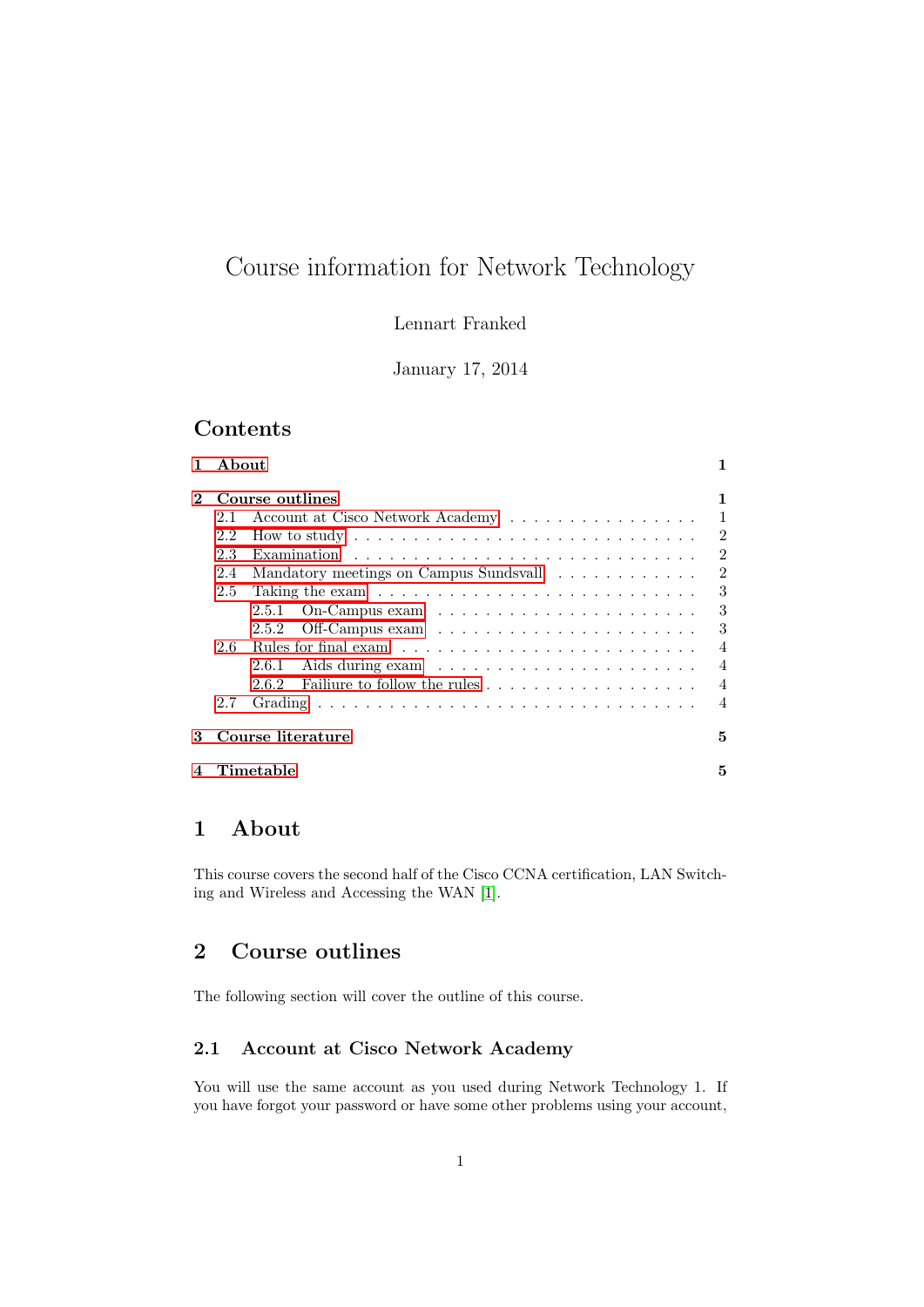contact the teacher immediately since if you do not have a working account you will not be able to start this course.

#### <span id="page-1-0"></span>2.2 How to study

You should take the corresponding assessment test for each chapter in the course material you read, if you do not pass this assessment test<sup>[1](#page-1-3)</sup>, consult the personalized feedback that is given to you after a completed test for information of what parts you must read again before you retake the test. The assessment tests will not affect your final grade in this course. When you have read all the chapters and passed the assessment tests, you will get access to a practice final Exam. This exam covers all the chapters and is similar the real exam you will take (final exam).

It is highly recommended that you have passed all the assessment tests and practice final Exam before attempting to take the final exam.

You must always finish an assessment test if you have started it, otherwise it will lock up, and you will not be able to retake it. Each assessment test can only be taken five times, therefore make sure to practice before each test.

## <span id="page-1-1"></span>2.3 Examination

During this course you will write two exams (final exams), the first exam will be given half way through the course and covers LAN Switching and Wireless. The second exam will be given at the end of the course and covers Accessing the WAN. You must pass the first exam before you can start with Accessing the WAN.

There will be two practical exams in this course that must be done in our network lab in Sundsvall under supervision of the teacher of this course. See [2.4](#page-1-2) for more information about this.

There will also be one homework assignment covering all four courses CCNA courses.

If you are more than 15 minutes late for the practical laboratory assignment in the second part of this course, you will not be allowed to start the lab, and must come back the next time. If you will be late due to travel, inform the teacher of this as soon as possible.

## <span id="page-1-2"></span>2.4 Mandatory meetings on Campus Sundsvall

In this course there are two mandatory meetings in Sundsvall. During these meetings you will take the final exam and a practical exam.

The meeting will take place in our network lab which is located in L-building, room L207. The agenda of these days are as followed:

<span id="page-1-3"></span><sup>&</sup>lt;sup>1</sup> see Table [1](#page-4-3) for grades.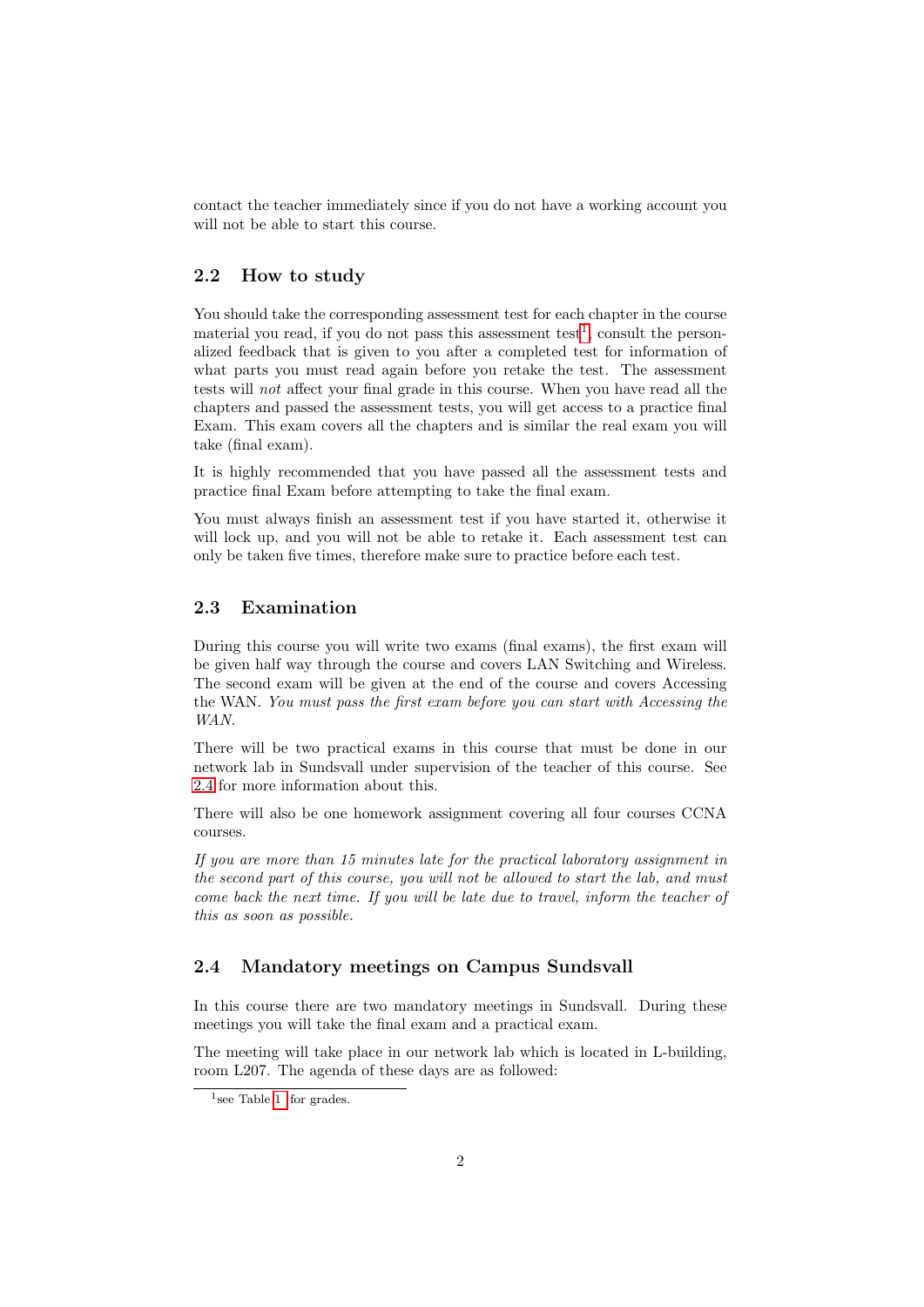- 10:15 A short introduction and id check off all students.
- $10:30-12:00$  Final Exam
- $12:00-13:15$  Lunch
- $\bullet$  13:15-16:00 Practical Exam

It is important that you sign-up for attendance to these meetings to secure a seat for that particular day. See the course platform for detailed information on how to sign-up for the mandatory meetings.

If you fail the final exam you can take the re-exam off-campus, see [2.5.2](#page-2-2) for more information. If you fail the practical exam you must come back to Sundsvall for the practical re-exam. You are not allowed to take this exam using Packet Tracer.

## <span id="page-2-0"></span>2.5 Taking the exam

You must always sign up for taking the written exam. Depending on how you will take the written exam, see the following sections on how to achieve this.

If multiple dates have been scheduled for one exam, it is because we can not accommodate all students on one day. Select one date when signing up.

#### <span id="page-2-1"></span>2.5.1 On-Campus exam

If you plan to write the exam on campus, sign up for this exam using the method given by the teacher. It will usually be a Doodle sign-up, or with the help of the scheduler function in Cisco Netspace.

#### <span id="page-2-2"></span>2.5.2 Off-Campus exam

If you are going to take the exam off-campus, you need to register for the exam using the Student portal. Carefully read the information in the link given below for detailed instructions about this.

#### Tentamen på annan ort

Note that you must fill out the form three weeks before the exam. If you hand it in later we can not give any guarantees that we will process your request before the time of the exam.

This information is also available through the student portal under Exam as Exam off-campus.

When contacting another University, study/learning centre, center of adult education or library, make sure to inform them of the exam rules given at [2.6.](#page-3-0)

You do not have to write the exam on the precise time as it will be given in Sundsvall for this course, since the exam is generated. However it is strongly recommended that you take the exam the same week as it is given in Sundsvall.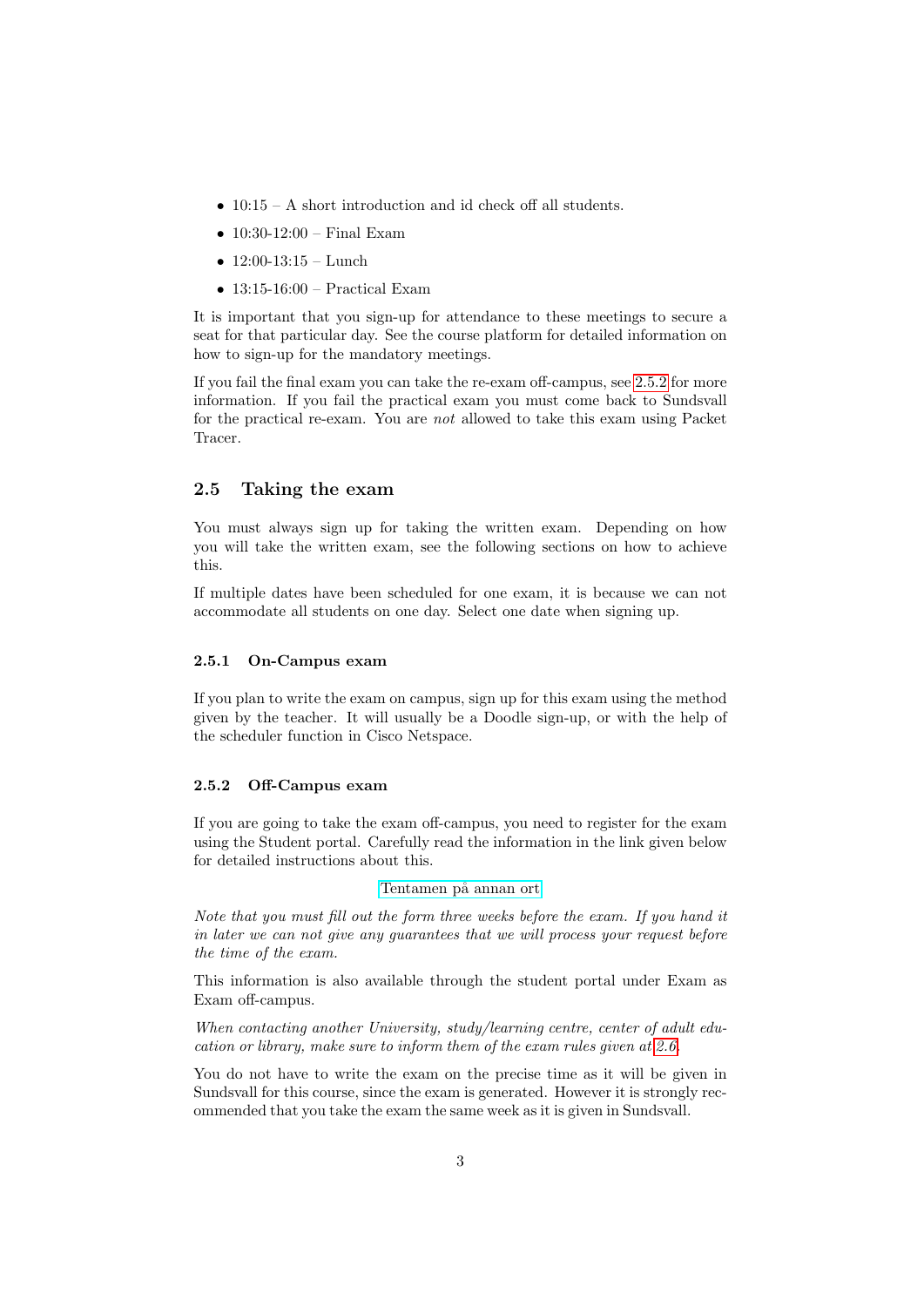## <span id="page-3-0"></span>2.6 Rules for final exam

The following rules must be followed for this exam.

- The exam will take one hour and fifteen minutes (75 minutes).
- You will need access to a computer with internet access.
- You are *not* allowed to use your own computer for this exam.
- During the exam, only the browser window containing the exam is allowed to be open, all other browser windows must be closed.
- Phones must be turned off, and no talking are allowed once the exam have started.
- See [2.6.1](#page-3-1) for allowed aids during exam
- See [2.6.2](#page-3-2) for consequences of not following these rules.

For off-campus exams, the following rules must be met as well as the ones mentioned above.

- The exam must be taken under supervision of an approved invigilator.
- The invigilator must check for valid identification of the student that will take the exam.
- The invigilator must contact us after the student have taken the exam or if the student didn't show up.
- If any problem occurs during the exam, contact the teacher of the course by phone or email.

#### <span id="page-3-1"></span>2.6.1 Aids during exam

You are not allowed to use any aids during the exams, except an English-Swedish dictionary, a blank piece of paper and a pen.

#### <span id="page-3-2"></span>2.6.2 Failiure to follow the rules

Any attempts of cheating during an exam will directly be reported to the disciplinary committee without a warning. This might result in suspension from your studies for a predetermined time, not exceeding 6 months, due to disciplinary offence.

If you talk during the exam you must abort the exam and come back the next time the exam will be given.

## <span id="page-3-3"></span>2.7 Grading

The following grading criteria will be used throughout this course.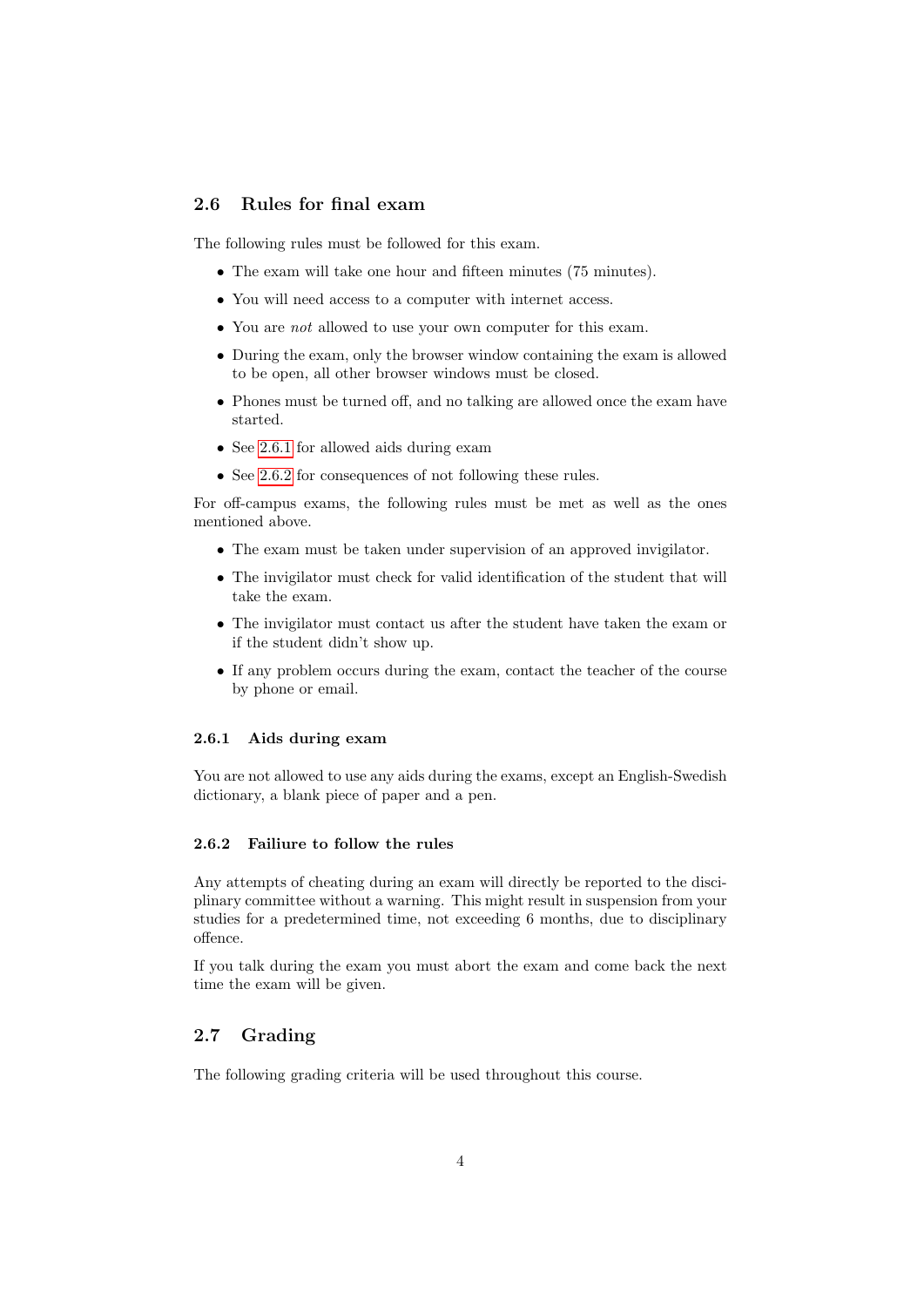<span id="page-4-3"></span>Table 1: Grading criterias.

| Grade | Score |
|-------|-------|
| F,    | 70%   |
| Ð     | 77%   |
| €     | 83%   |
| В     | 88%   |
|       | 95%   |

The final grade of the course will be set based on the mean value from the final exam scores along with the results from the labs and homework assignments.

## <span id="page-4-0"></span>3 Course literature

The course literature will be available for free at Cisco netspace, however if you prefer to read the material in book form you can buy [\[2\]](#page-4-4) for LAN Switching and Wireless and [\[3\]](#page-4-5) for Accessing the WAN.

## <span id="page-4-1"></span>4 Timetable

See Table [2 on the next page](#page-5-0) for a complete timetable for the course.

## References

- <span id="page-4-2"></span>[1] Ccna certification, 2013. URL [http://www.cisco.com/web/learning/](http://www.cisco.com/web/learning/le3/le2/le0/le9/learning_certification_type_home.html) [le3/le2/le0/le9/learning\\_certification\\_type\\_home.html](http://www.cisco.com/web/learning/le3/le2/le0/le9/learning_certification_type_home.html).
- <span id="page-4-4"></span>[2] Wayne Lewis. LAN Switching and Wireless: CCNA Exploration Companion Guide. Cisco press, 800 East 96th Street, Indianapolis, IN, 2008. ISBN 978- 1-58713-207-0.
- <span id="page-4-5"></span>[3] Bob Vachon and Rick Graziani. Accessing the WAN: CCNA Exploration Companion Guide. Cisco press, 800 East 96th Street, Indianapolis, IN, 2008. ISBN 978-1-58713-205-6.